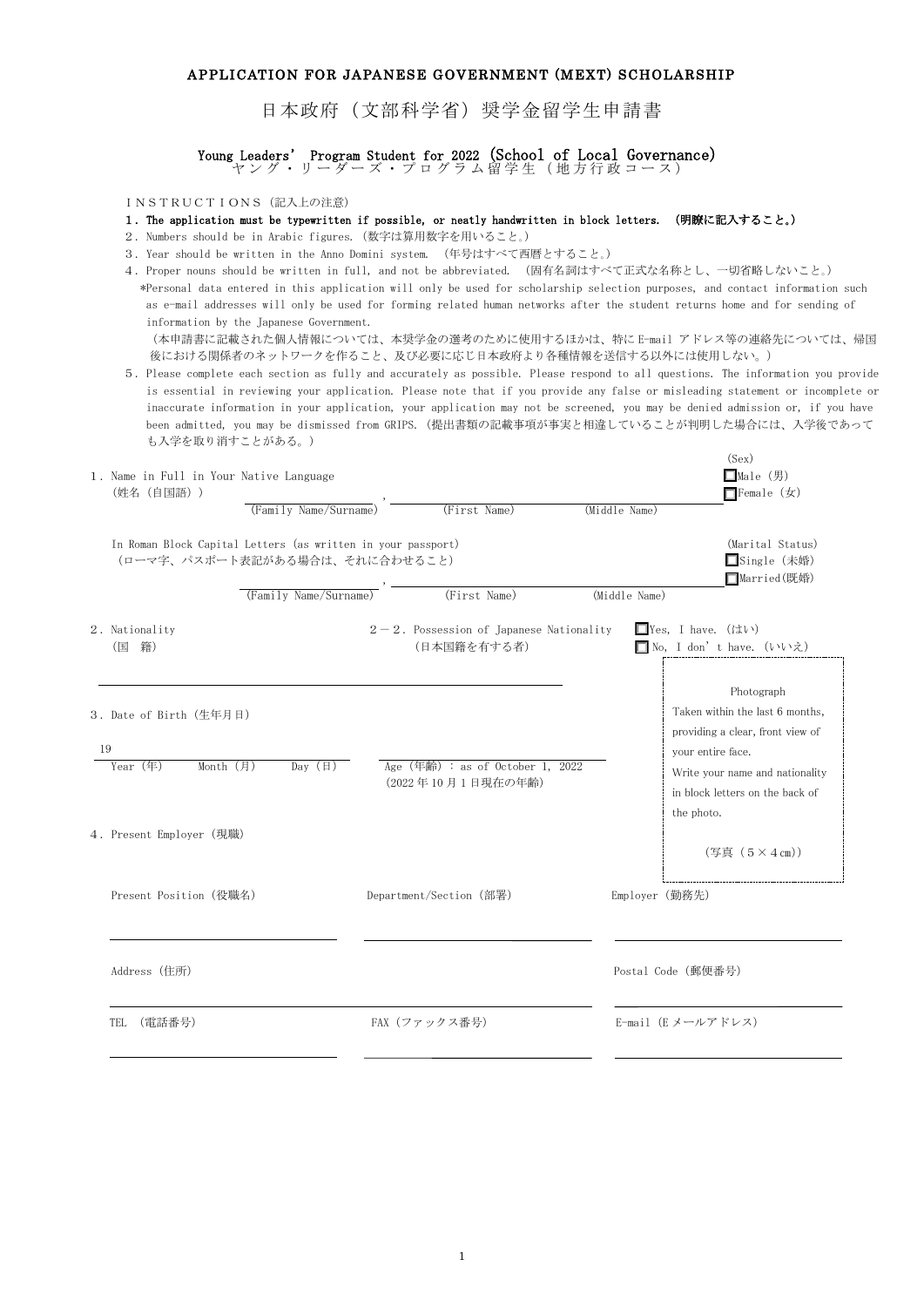### 5.Regidential Address(現住所)

 If the above present home address will be changed at the time of leaving from your country, please specify the changed address below.(渡日時の住所が上記現住所から変更になることが確定している場合は、下記に記入すること。)

TEL (電話番号) FAX (ファックス番号) E-mail (E メールアドレス)

\* If possible, write an E-mail address where you can be contacted for periods that include the time before you come to Japan, your stay in Japan and the period after you return home.

(可能な限り、渡日前~日本留学中~帰国後にわたり使い続けることが予想されるEメールアドレスを記入すること。)

6.Field of Study Specialized in the Past (Be as detailed and concrete as possible.) (過去に専攻した専門分野(できるだけ具体的に詳細に書くこと。))

| $\overline{ }$ | Education History |  | (学歴) |
|----------------|-------------------|--|------|
|----------------|-------------------|--|------|

|                                |                                                                                      | Full Name of Institution &<br>Location<br>(学校名及び所在地)                                                        | Year and<br>Month of<br>Enrollment<br>(入学年月) | Year and<br>Month of<br>Graduation<br>(卒業年月) | Duration of<br>Schooling<br>(修学年数)   | Diploma or Degree Awarded,<br>Major Subject, Skipped<br>Years and Levels<br>(学位・資格、専攻科目、<br>飛び級の状況) |  |
|--------------------------------|--------------------------------------------------------------------------------------|-------------------------------------------------------------------------------------------------------------|----------------------------------------------|----------------------------------------------|--------------------------------------|-----------------------------------------------------------------------------------------------------|--|
| Primary<br>Education<br>(初等教育) | Elementary<br>School<br>(小学校)                                                        | Name<br>(学校名)<br>Location: City & Country<br>(所在地:都市、国)                                                     |                                              |                                              | years<br>(年)<br>and<br>months<br>(月) |                                                                                                     |  |
| Secondary<br>Education         | Lower<br>Secondary<br>Education<br>(Middle<br>School/Junior<br>High School)<br>(中学校) | Name<br>(学校名)<br>Location: City & Country<br>(所在地:都市、国)                                                     |                                              |                                              | years<br>(年)<br>and<br>months<br>(月) |                                                                                                     |  |
| (中等教育)                         | Upper<br>Secondary<br>Education<br>School)<br>(高校)                                   | Name<br>(学校名)<br>((Senior) High Location: City & Country<br>(所在地:都市、国)                                      |                                              |                                              | years<br>(年)<br>and<br>months<br>(月) | $* - 1$                                                                                             |  |
| Tertiary<br>(Higher)           | Undergraduate<br>(Bachelor's)<br>(大学)                                                | Name<br>(学校名)<br>Location: City & Country<br>(所在地:都市、国)                                                     |                                              |                                              | years<br>(年)<br>and<br>months<br>(月) |                                                                                                     |  |
| Education<br>(高等教育)            | Graduate<br>(Master's/<br>Doctoral)<br>(大学院)                                         | Name<br>(学校名)<br>Location: City & Country<br>(所在地:都市、国)                                                     |                                              |                                              | years<br>(年)<br>and<br>months<br>(月) |                                                                                                     |  |
|                                |                                                                                      | Total Number of Years and Months of Education<br>(以上を通算した全学校教育修学年数)<br>As of October 1, 2022 (2022年10月1日現在) |                                              |                                              | $(\#)$                               | Years and<br>months<br>(月)                                                                          |  |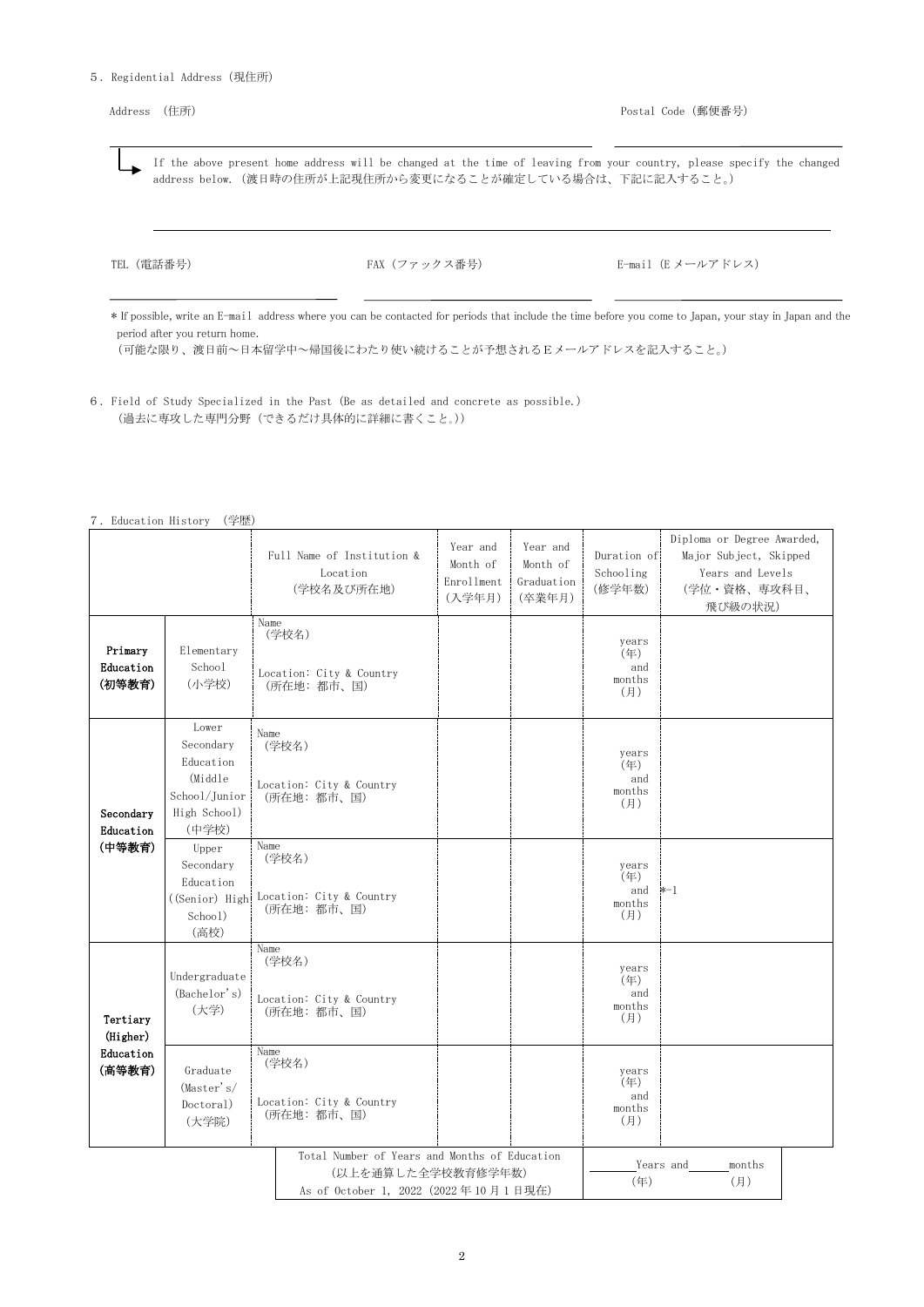\*If the blank spaces above are not sufficient for information required, please attach a separate sheet.In such case, please stipulate that the information is on a separate page.

((注) 上欄に書ききれない場合には、適当な別紙に記入して添付すること。その場合は、別紙に記入する旨を上記学歴欄に明記すること。)

- Notes: 1.Exclude kindergarten and nursery school education. (幼稚園・保育所教育は含まれない。)
	- 2.Preparatory education for university admission should be included in upper secondary school.(いわゆる「大学予備教育」は中等 教育に含まれる。)
	- 3.If you have passed a high school equivalency examination (and did not graduate from high school), indicate as such in the fifth column (Diploma or Degree Awarded, Major Subject, Skipped Years and Levels) with \*-1.(高等学校卒業程度資格を有している 場合には、その旨を\*-1 欄に記入すること。)
	- 4. Any school years or levels skipped should be indicated in the fifth column (Diploma or Degree Awarded, Major Subject, Skipped Years and Levels). (Example: Skipped senior year for early graduation)

- 5.If you attended multiple schools at the same level of education due to moving house or readmission to university, write the names of the schools in the same column.(住居の移転や大学の再入学等を理由に、同教育課程で複数の学校に在籍していた場合は、同 じ欄に複数の学校の在籍を記載すること。)
- 6. Calculate and write the total number of years and months of education you will have completed at the time of your enrolment at GRIPS, based on your total time as a student (as detailed above, including extended leave such as summer vacation).(修学 年数合計は在籍期間を算出し、記入すること。(長期休暇も含める))
- 8.Employment Record (List your current and previous employment (up to three positions) in reverse chronological order, starting with your most recent position.) (職歴:過去の役職から現職も含めて3つ記入すること)

### \*\*\*At least 3 years of full-time work experience in public administration is required.\*\*\*

# (行政機関等において、常勤職員として 3 年以上の実務経験が必須)

| Name and Location of Organization<br>(勤務先及び所在地) | Department/Section<br>(部署名)                        | Position<br>(役職名) | Job Description<br>(職務内容) | Period of<br>Employment<br>(勤務期間) |
|-------------------------------------------------|----------------------------------------------------|-------------------|---------------------------|-----------------------------------|
| (現職:前のページに表記済)                                  | Present occupation: To be shown in the former page |                   |                           | From<br>To<br>Present             |
|                                                 |                                                    |                   |                           | From<br>To                        |
|                                                 |                                                    |                   |                           | From<br>To                        |

\*If the blank spaces above are not sufficient for information required, please attach a separate sheet. ((注) 上欄に書ききれない場合には、適当な別紙に記入して添付すること。)

 <sup>(</sup>いわゆる「飛び級」をしている場合には、その旨を該当する教育課程の「学位・資格、専攻科目、飛び級の状況」欄に記載すること。 (例:3年次を飛び級により短期卒業))